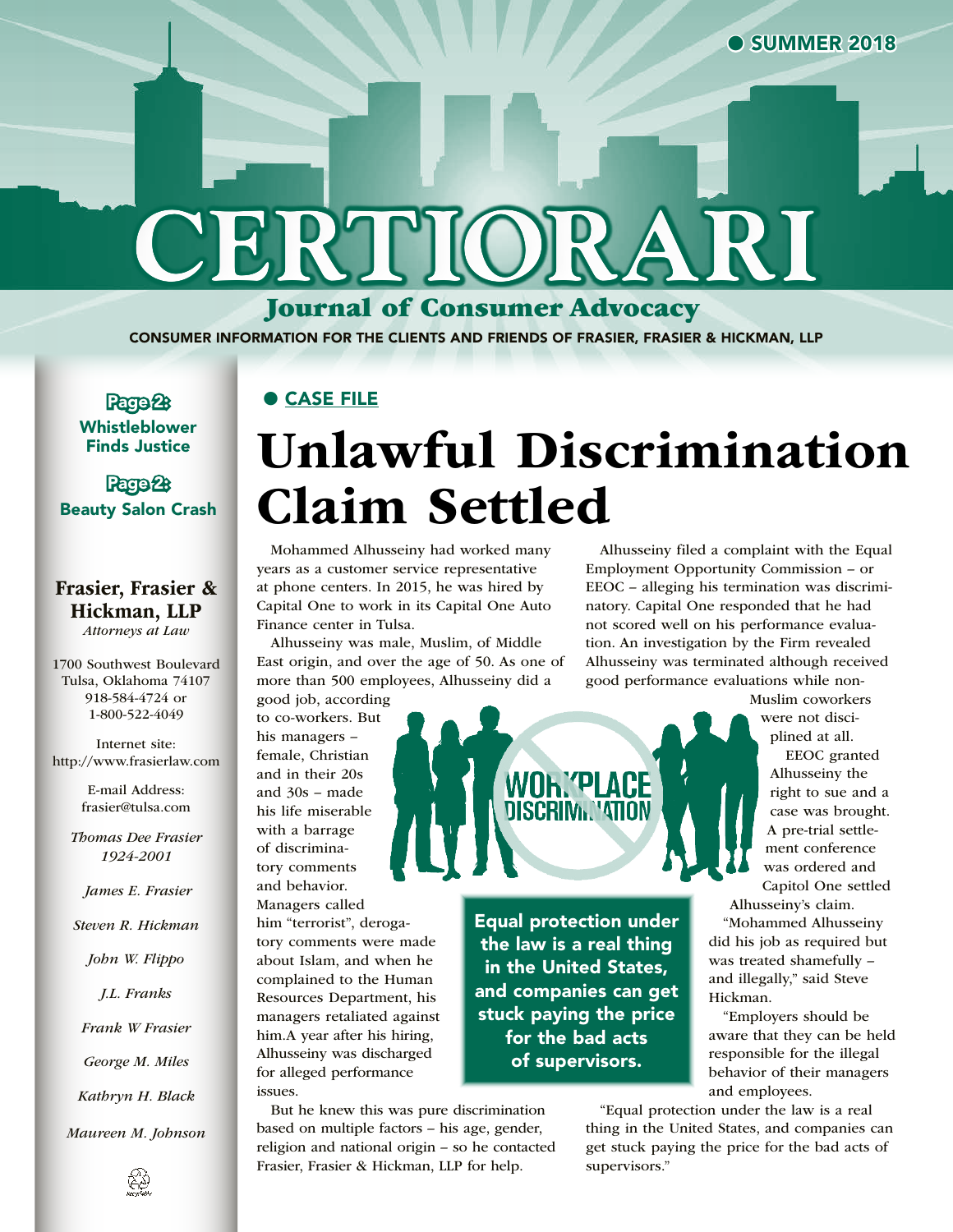# **CERTIORARI**

# Terminated Whistleblower Finally Finds Justice

A 15-year veteran Tulsa firefighter had a part-time job as a fire sprinkler inspector for Marmic Fire & Safety Co. The company was in the business of conducting safety inspections of the fire suppression equipment at businesses so they could limit their fire risk and prevent sanctions or closure from the Fire Marshal.

The sprinkler inspector was directed by Marmic to report any issues found during client inspectors to client management and Marmic officials. He had received counseling from superiors at his part-time job not to report problems he found directly to the Fire Marshal, but to let Marmic's clients handle this themselves.

In April 2015, the inspector was dispatched by Marmic to conduct an inspection at the former Romano's Macaroni Grill on South Memorial Drive in Tulsa. During his inspection of the building's sprinkler system, the inspector found bowed and broken roof trusses and determined that the building had significant structural problems. The inspector made his supervisors at Marmic aware of the structural issues and they encouraged him to move on with the sprinkler system inspection.



But as a sworn professional firefighter, the part-time inspector felt a duty to report a dangerous situation, as the restaurant was to open to customers within a few hours. The inspector notified the restaurant manager of the serious problem and then reported it to an assistant Tulsa Fire Marshal who visited the building later that day and concluded it was unsafe and should close until repairs could be made.

The following day, the Fire Marshal, restaurant management and an engineer inspected the building and discovered even more extensive problems with the roof trusses. The engineer reported that "in its current condition the building is dangerous and sudden collapse of the dining room roof structure is a possibility."

Two days later, Marmic fired the part-time inspector, claiming that his action of notifying the

Fire Marshal "eroded" the trust of Marmic's client.

The part-time inspector felt he had done nothing wrong and contacted Frasier, Frasier & Hickman LLP and a lawsuit was filed in Tulsa County District Court claiming wrongful discharge as the inspector was protected as a "whistleblower".

Marmic's attorneys alleged this protection did not extend to the inspector because he did not "blow the whistle" on his employer – Marmic – but against a third party, in this case the restaurant.

Finally, three years after the incident, the parties met in a settlement conference ahead of trial and a settlement was reached.

"The defendants in this case required a trained professional firefighter to make the inspections their business clients paid for. But they wanted the professional firefighter to ignore their sworn obligation to public safety. This building was in danger of collapsing and never opened again. He probably saved lives, even though he could not save his part-time job," said Frank Frasier.

"Our client did the right thing. And our firm did right by defending him."

### Women Settle After Struck by Car Inside Beauty Salon

Carolyn and Valerie Timmons were inside the BeBop Beauty Salon in Pryor, along U.S. 69, when a car crashed into the busy shop and wrecked their day. But it could have been much, much worse. The women narrowly escaped the incident with their lives. Although seriously injured, the women received a just settlement that covered their extensive medical expenses and loss of wages, thanks to the work of Frasier, Frasier & Hickman LLP.

Valerie was at work in the salon in September 2017, and her mother was a customer, when the incident

occurred. Valerie was between appointments and sitting in her assigned chair in the salon. Carolyn, her 78-yearold mother, was being attended by another beautician in an adjacent chair.

Meanwhile, Lou Etta Robinson swerved from an inside lane of U.S. 69, attempting an abrupt right turn, and clipped another vehicle traveling in the outside lane causing it to slide into the salon's parking lot along the highway. Robinson's vehicle appeared to accelerate, according to witnesses, and hurtled over a porch and straight into the salon.

●

CASE FILE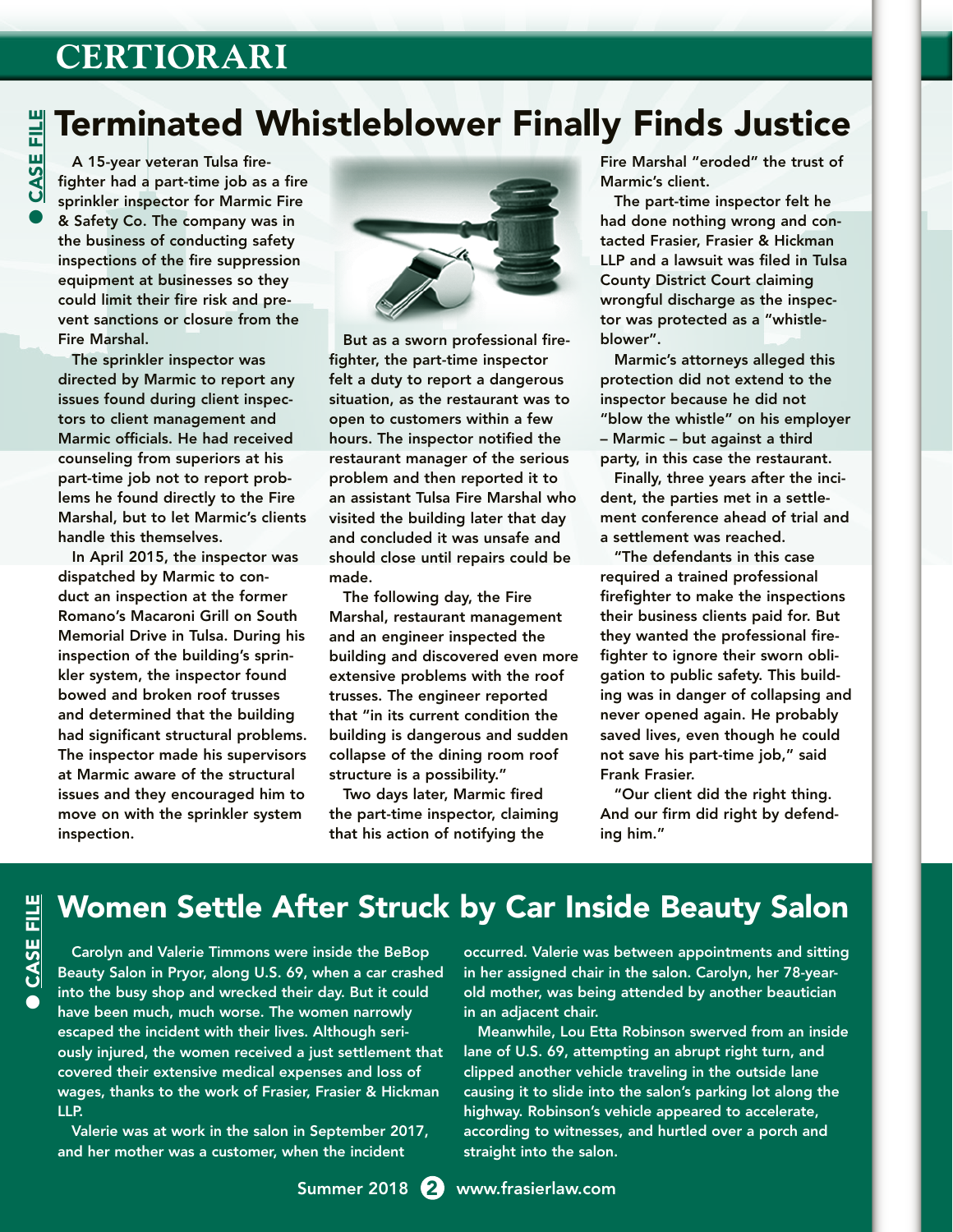# **TOMY DEE'S CORNER**



"The test of our progress is not whether we add more to the abundance of those who have much; it is whether we provide enough for those who have too little."

This issue of Certiorari features three cases that took several years to resolve. But in each one, the recovery for the client was quite fair and, in some cases, more than originally anticipated. The reason: thorough investigation and preparation for each case, and the willingness to let the justice system work. Some lawyers take the opposite approach, looking for clients that do not realize of case that a quick cash-in is the result of sacrificing recovery for speed.

This reminds me of a "Tomy Dee's Corner" that Tomy penned

for Certiorari in 1991. Tomy could say it better than I can, so here it is:

*There is a commercial on television that reminds me of the story of the turtle and the rabbit.*

*The ad, as I recall it, goes in something like this: a redfaced man in an expensive suit tells how his law firm – Torts & Torts – protects the rights of injured working people everywhere. Then he describes how a woman represented by the firm received \$100,000 as compensation only 90 days after she was injured. Call for free consultation ...*

*Telelawyers, I call them – in mixed company. But they also remind me of the rabbit. Always in a hurry, self-*



Don't cheapen your rights by chasing rabbits through hats. Trust a turtle.

–Franklin D. Roosevelt January 20, 1937

*important and unfocused.*

*The telelawyer has a cousin to its breed – the postal parasite You most likely have been swamped by his self-serving letters and solicitations if you have been involved in an automobile accident any time lately.* 

*But what do these telelawyers and postal parasites stand for? Nothing but greed in the face of misfortune and tragedy?*

*I am not always perfect, but I believe in doing a job right the first time.*

*Frasier, Frasier & Hickman regularly sees these quick-fix* 

*telelawyers and postal parasites selling their clients out for a quick easy buck. They don't have to do any work. They don't have to take the time to work up a case.*

*The truth of the matter is to get an adequate recovery takes time.*

*If we stand for anything at Frasier, Frasier & Hickman, I hope it is loyalty and honesty.*

*If you or a family member know a lawyer or a law firm anywhere that you trust, contact them for advice if you need legal counsel. If they can't handle your case, they will let you know and refer you to someone that's reputable.*

*Don't cheapen your rights by chasing rabbits through hats. Trust a turtle.*

 *– Jim Frasier*

According to the investigating Highway Patrol trooper, Robinson's car struck Carolyn as she sat in the salon chair, throwing her against a wall. Then the vehicle struck Valerie and a wall before coming to a stop. Carolyn wound up under the front bumper of the vehicle between the wall and a front tire.

She was pulled from under the car by other salon employees and patrons. Valerie was trapped between the vehicle's front bumper and the wall but was able to pull herself free.

Both women had extensive injuries. After being treated at the scene, Carolyn was taken by helicopter to a Tulsa hospital. Valerie was taken to a Pryor hospital. Both women were treated for months after the incident, incurring extensive medical bills.

Frasier, Frasier & Hickman, LLP filed lawsuits again Robinson on behalf of Carolyn and Valerie Timmons to recover their medical expenses and financial losses. The firm's investigation of the incident revealed that both Robinson and the salon building's owner had insurance coverage that could be applied.

Eventually an out-of-court settlement was reached that fairly compensated the Timmons.

"This was a bizarre case, for sure," said Jim Frasier. "But it points out the need for a thorough investigation of all facts. In this case, we discovered insurance policies that could be used to cover our clients' medical expenses and other losses."